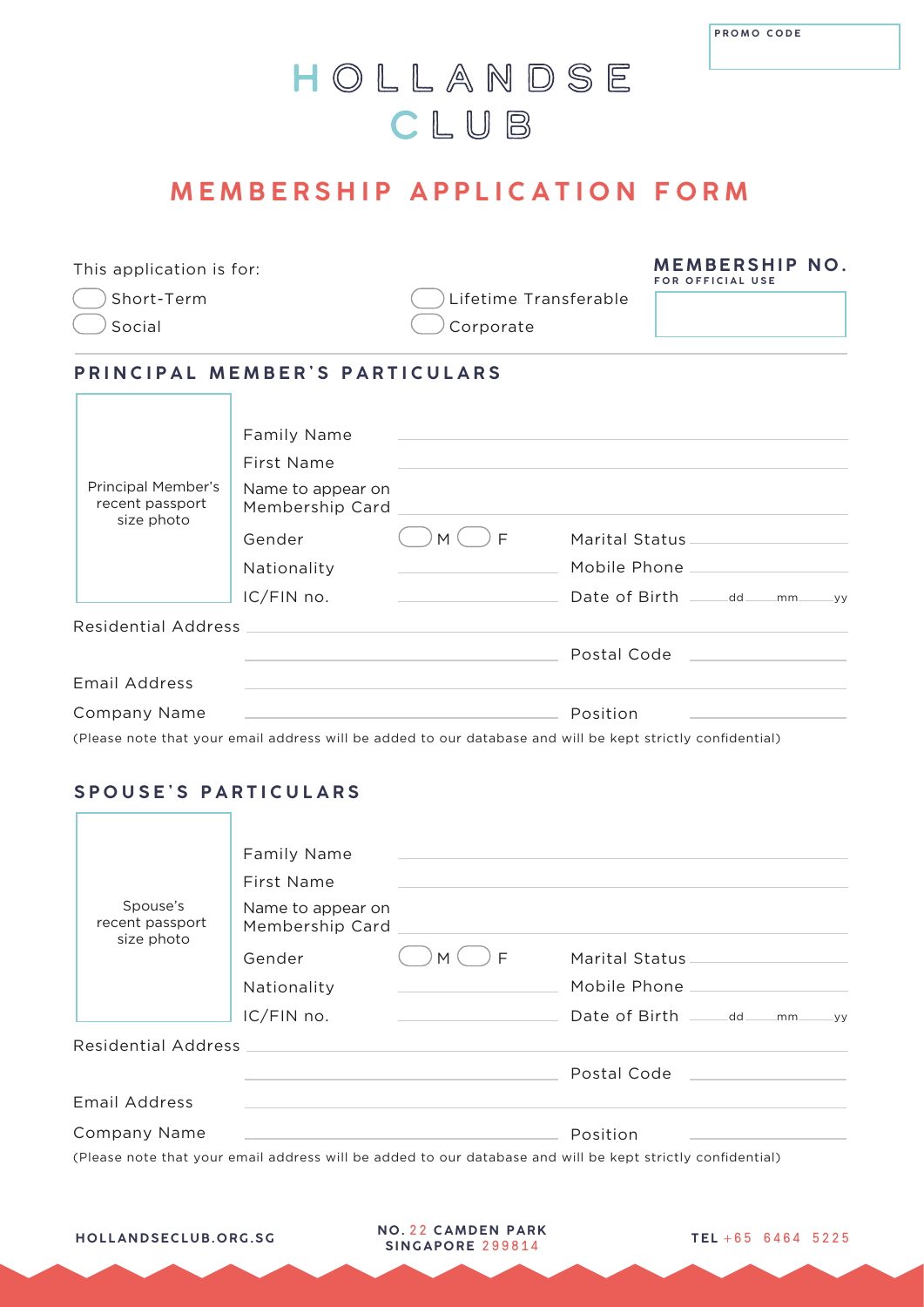# HOLLANDSE CLUB

#### **CHILDREN'S PARTICULARS**

| Child 1<br>recent passport<br>size photo | Child 2<br>recent passport<br>size photo | Child 3<br>recent passport<br>size photo | Child 4<br>recent passport<br>size photo |
|------------------------------------------|------------------------------------------|------------------------------------------|------------------------------------------|
| <b>Name</b>                              | Gender                                   | School                                   | Date of Birth                            |
|                                          |                                          |                                          |                                          |
|                                          |                                          |                                          |                                          |
|                                          |                                          |                                          |                                          |

#### **VEHICLE REGISTRATION**

| Vehicle no. |  |
|-------------|--|
| Vehicle no. |  |

Squash

#### **SOCIAL & RECREATIONAL INTEREST**

These are the Club's current sports and activities. Please check if you are interested.

Aquabike

Dance Classes ( ) Soccer

Aqua Fit

- Arts & Crafts
- Basketball
- Golf Hockey

Boxing

| поскеу |  |
|--------|--|
|        |  |
| Karate |  |

Fitness / PT

| Tennis Lessons     |  |
|--------------------|--|
| Swimming Lessons ( |  |

Taekwondo

#### **CLAUSE**

- \* GIRO is compulsory to settle your account each month.
- \* Please note that by signing this form, you give the Club permission to use any photos/ videos taken at the Club for Marketing purpose.
- \* Please note that by signing this form you consent to being added to the Club's marketing database.

Yoga Others